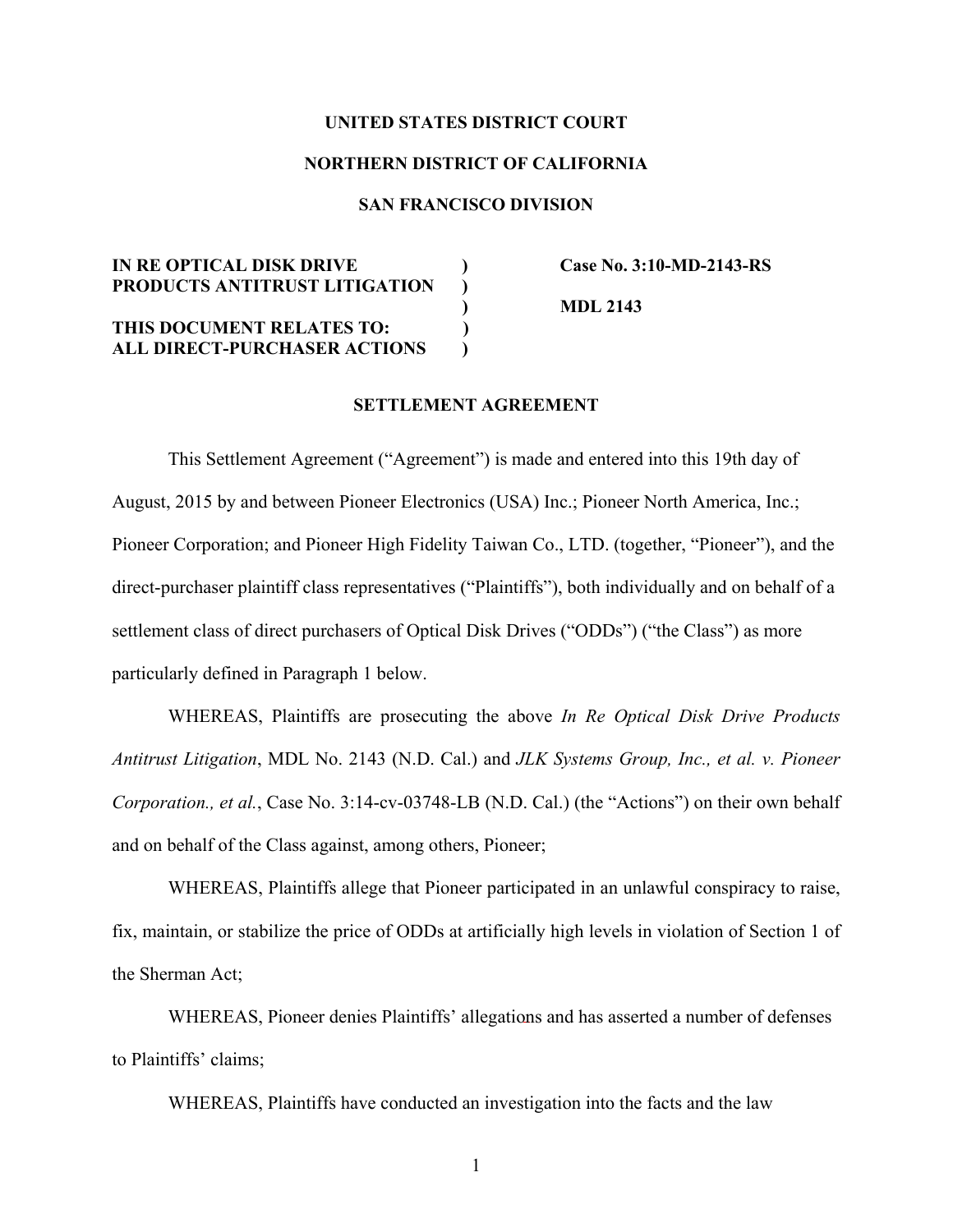regarding the Action and have concluded that resolving claims against Pioneer according to the terms set forth below is in the best interest of Plaintiffs and the Class;

WHEREAS, Pioneer, despite its belief that it is not liable for the claims asserted and has substantial defenses thereto, has nevertheless agreed to enter into this Agreement to avoid further expense, inconvenience, and the distraction of burdensome and protracted litigation, and to obtain the releases, orders, and judgment contemplated by this Agreement, and to put to rest with finality all claims that have been or could have been asserted against Pioneer, based on the allegations of the Actions, as more particularly set out below;

NOW, THEREFORE, in consideration of the covenants, agreements, and releases set forth herein and for other good and valuable consideration, it is agreed by and among the undersigned that the Actions be settled, compromised, and dismissed on the merits with prejudice as to Releasees, as defined below, and except as hereinafter provided, without costs as to Plaintiffs, the Class, or Pioneer, subject to the approval of the Court, on the following terms and conditions:

A. Definitions.

1. For purposes of this Agreement, "the Class" and "Class Period" are defined in Plaintiffs' Third Consolidated Direct Purchaser Class Action Complaint in *In Re Optical Disk Drive Products Antitrust Litigation*, MDL No. 2143 (N.D. Cal.) (the "Complaint"). The parties to this Agreement hereby stipulate for purposes of this settlement only that the requirements of Rules 23(a) and 23(b)(3) of the Federal Rules of Civil Procedure are satisfied.

2. For purposes of this Agreement, "ODDs" shall have the meaning as defined in the Complaint.

3. "Releasees" shall refer to Pioneer and to all of its respective past and present, direct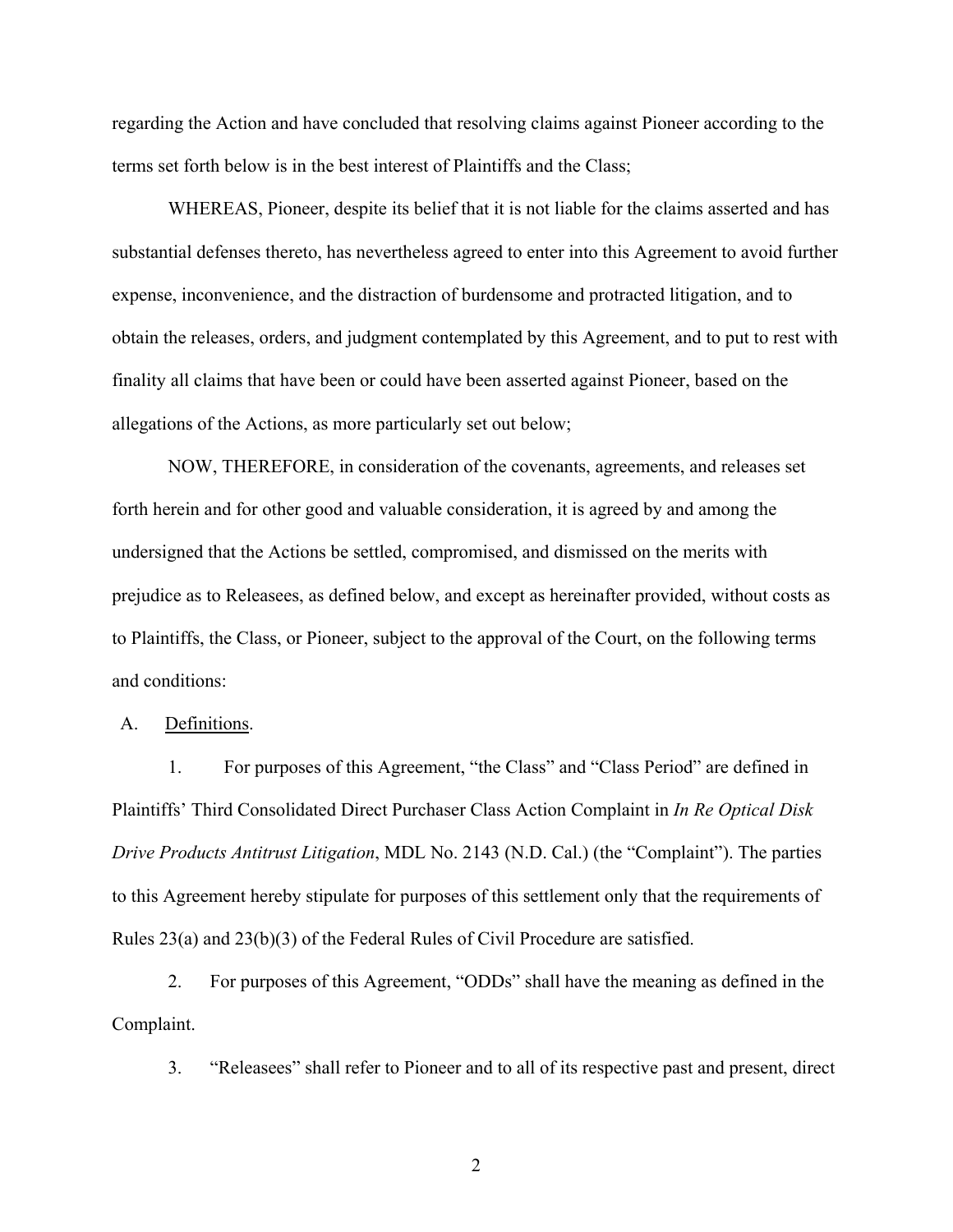and indirect, parents, subsidiaries, and affiliates; the predecessors, successors and assigns of any of the above; and each and all of the present and former principals, partners, officers, directors, supervisors, employees, agents, representatives, insurers, attorneys, heirs, executors, administrators, and assigns of each of the foregoing. "Releasees" does not include any defendant in the Action other than Pioneer.

4. "Class Member" means each member of the Class who has not timely elected to be excluded from the Class.

5. "Releasors" shall refer to the direct-purchaser plaintiff Class representatives and the direct-purchaser plaintiff Class Members, and to their past and present officers, directors, employees, agents, stockholders, attorneys, servants, representatives, parents, subsidiaries, affiliates, partners, insurers and all other persons, partnerships or corporations with whom any of the former have been, or are now, affiliated, and the predecessors, successors, heirs, executives, administrators and assigns of any of the foregoing.

6. "The Settlement Fund" shall be US \$4,200,000 specified in Paragraph 16 plus accrued interest on said deposits set forth in Paragraph 17.

7. "Chairman of the Executive Committee for the Direct Purchaser Plaintiffs" ("Chairman") shall refer to the law firm of:

> Guido Saveri R. Alexander Saveri Saveri & Saveri, Inc. 706 Sansome Street San Francisco, CA 94111

B. Approval of this Agreement and Dismissal of Claims Against Pioneer.

8. Plaintiffs and Pioneer shall use their best efforts to effectuate this Agreement, including cooperating in seeking the Court's approval for the establishment of procedures (including the giving of class notice under Federal Rules of Civil Procedure 23(c) and (e)) to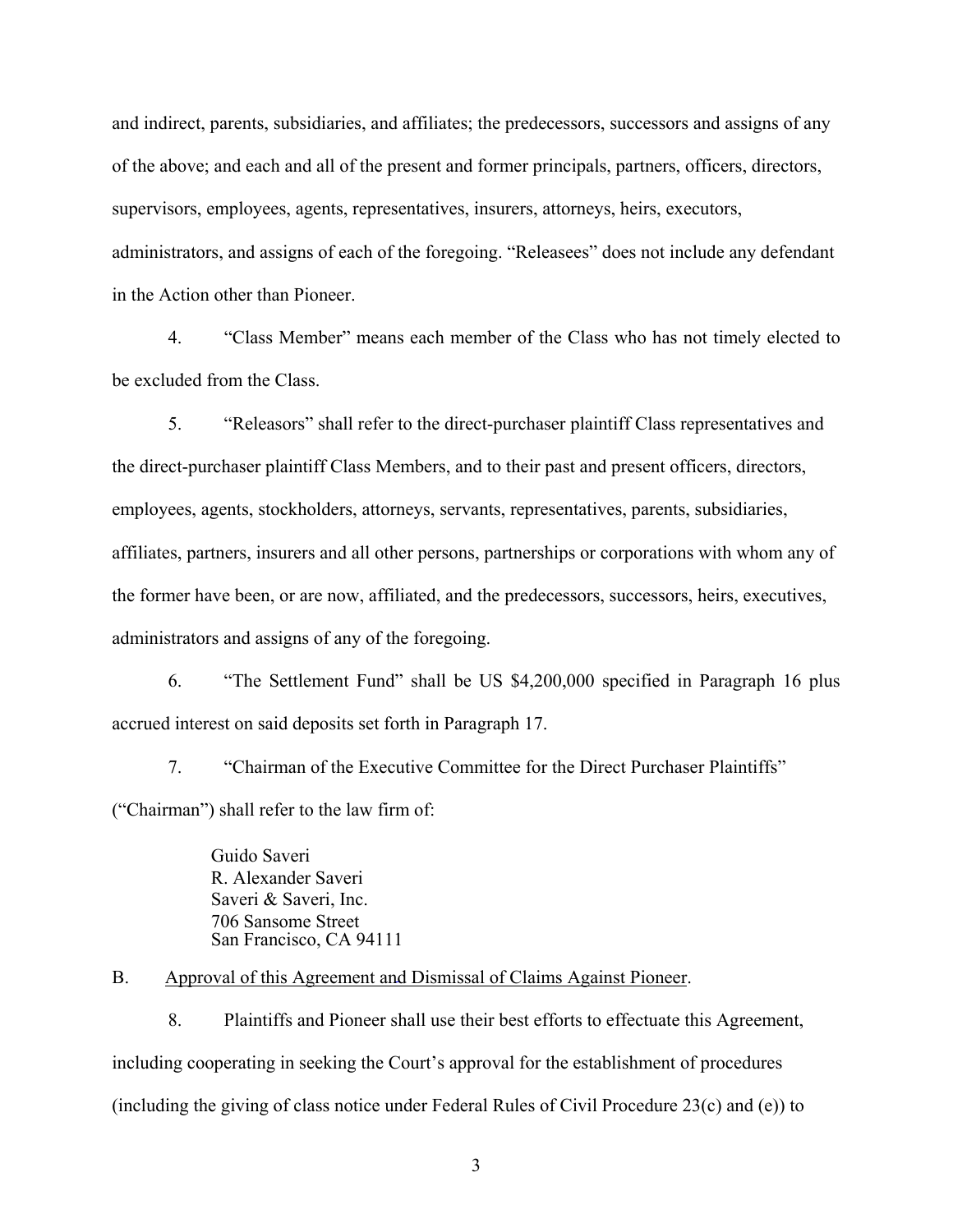secure the prompt, complete, and final dismissal with prejudice of the Actions as to Pioneer.

9. At a time mutually agreed upon by Plaintiffs and Pioneer, Plaintiffs shall submit to the Court a motion for authorization to disseminate notice of the settlement and final judgment contemplated by this Agreement to all Class members identified by Pioneer (the "Motion"). If notice to the Class is given jointly with any other settling defendant, for purposes of Paragraph 19 below, the costs of notice and claims administration shall be prorated with any other such defendant based on their respective settlement amounts. The Motion shall include (i) a proposed form of, method for, and date of dissemination of notice; and (ii) a proposed form of order and final judgment. The text of the foregoing items (i) and (ii) shall be agreed upon by Plaintiffs and Pioneer before submission of the Motion, with the understanding that, among other things, individual notice of the settlement shall be mailed by regular mail or email, with appropriate notice by publication (in the event required by the Court), with all expenses paid from the Settlement Fund subject to Paragraph 19(a). Pioneer will supply to the Chairman the names and addresses of putative Class members to the extent reasonably accessible in Pioneer's records. Pioneer, however, shall not be required to bear any undue burden or expense in providing such list. The Motion shall recite and ask the Court to find that the mailing of the notice of settlement to all members of the Class who can be identified upon reasonable effort constitutes valid, due and sufficient notice to the Class, constitutes the best notice practicable under the circumstances, and complies fully with the requirements of Federal Rule of Civil Procedure 23.

10. Plaintiffs shall seek, and Pioneer will not object unreasonably to the entry of, an order and final judgment, the text of which Plaintiffs and Pioneer shall agree upon. The terms of that order and final judgment will include, at a minimum, the substance of the following provisions: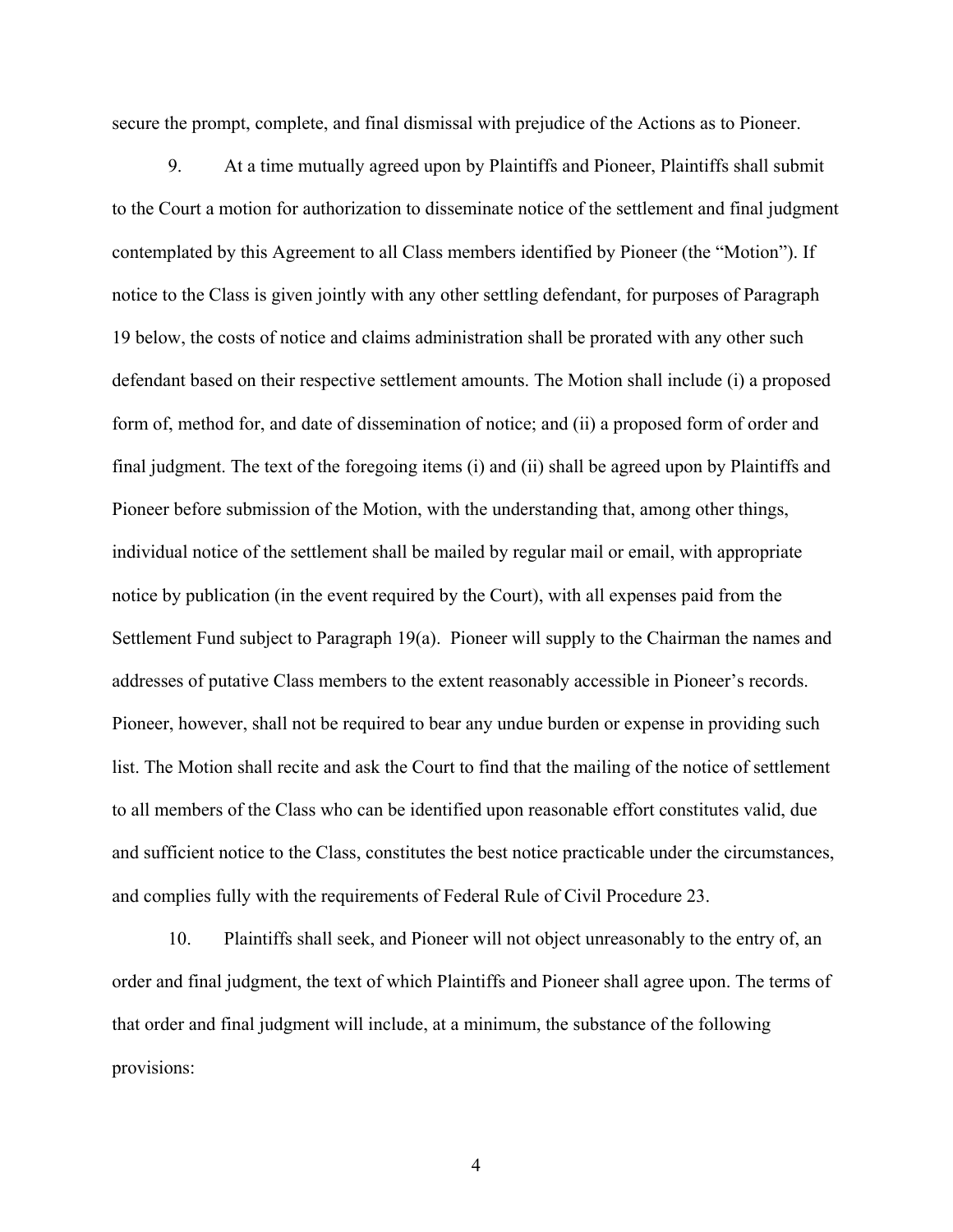(a) certifying the Class described in Paragraph 1, pursuant to Rule 23 of the Federal Rules of Civil Procedure, solely for purposes of this settlement as a settlement class;

(b) as to the Actions, approving finally this settlement and its terms as being a fair, reasonable and adequate settlement as to the Class Members within the meaning of Rule 23 of the Federal Rules of Civil Procedure and directing its consummation according to its terms;

(c) as to Pioneer, directing that the Actions be dismissed with prejudice and, except as provided for in this Agreement, without costs;

(d) reserving exclusive jurisdiction over the settlement and this Agreement, including the administration and consummation of this settlement, to the United States District Court for the Northern District of California; and

(e) determining under Federal Rule of Civil Procedure 54(b) that there is no just reason for delay and directing that the judgment of dismissal as to Pioneer shall be final.

11. This Agreement shall become final when (i) the Court has entered a final order certifying the Class described in Paragraph 1 and approving this Agreement under Federal Rule of Civil Procedure 23(e) and a final judgment dismissing the Actions with prejudice as to Pioneer and Releasees against all Class Members and without costs other than those provided for in this Agreement, and (ii) the time for appeal or to seek permission to appeal from the Court's approval of this Agreement and entry of a final judgment as to Pioneer and Releasees described in (i) hereof has expired or, if appealed, approval of this Agreement and the final judgment as to Pioneer have been affirmed in their entirety by the Court of last resort to which such appeal has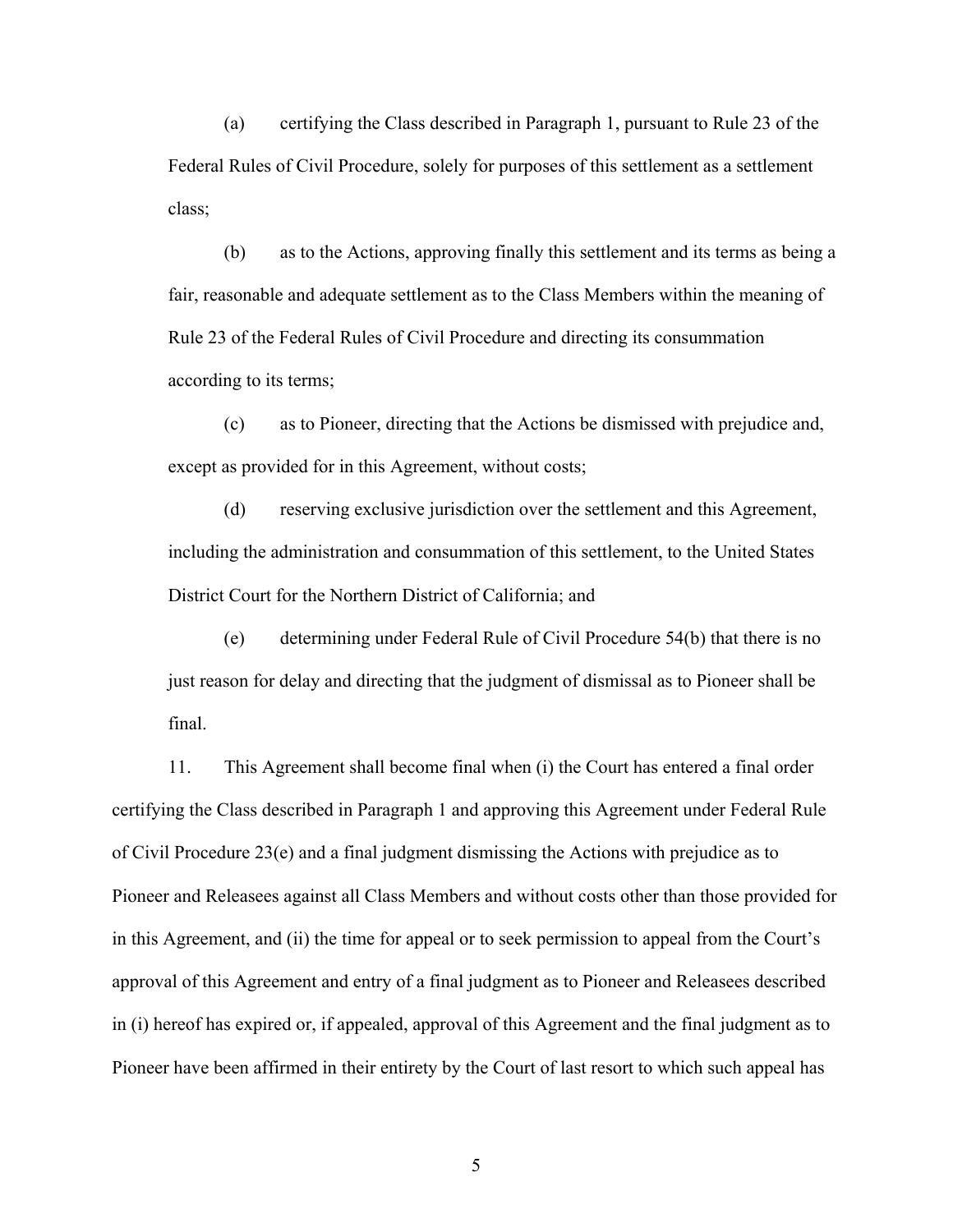been taken and such affirmance has become no longer subject to further appeal or review. It is agreed that the provisions of Rule 60 of the Federal Rules of Civil Procedure shall not be taken into account in determining the above-stated times. On the date that Plaintiffs and Pioneer have executed this Agreement, Plaintiffs and Pioneer shall be bound by its terms and this Agreement shall not be rescinded except in accordance with Paragraphs 17(h), 19(a), 28, or 29 of this Agreement.

12. Neither this Agreement (whether or not it should become final) nor the final judgment, nor any and all negotiations, documents and discussions associated with them, shall be deemed or construed to be an admission by Pioneer or evidence of any violation of any statute or law or of any liability or wrongdoing whatsoever by Pioneer, or of the truth of any of the claims or allegations contained in any complaint or any other pleading filed in the Actions, and evidence thereof shall not be discoverable or used directly or indirectly, in any way, whether in the Actions or in any other action or proceeding. Neither this Agreement, nor any of its terms and provisions, nor any of the negotiations or proceedings connected with it, nor any other action taken to carry out this Agreement by any of the settling parties shall be referred to, offered as evidence or received in evidence in any pending or future civil, criminal, or administrative action or proceedings, except in a proceeding to enforce this Agreement, or to defend against the assertion of Released Claims, or as otherwise required by law.

# C. Release, Discharge, and Covenant Not to Sue.

13. In addition to the effect of any final judgment entered in accordance with this Agreement, upon this Agreement becoming final as set out in Paragraph 11 of this Agreement, and in consideration of payment of the Settlement Amount, as specified in Paragraph 16 of this Agreement, into the Settlement Fund, and for other valuable consideration, Pioneer and the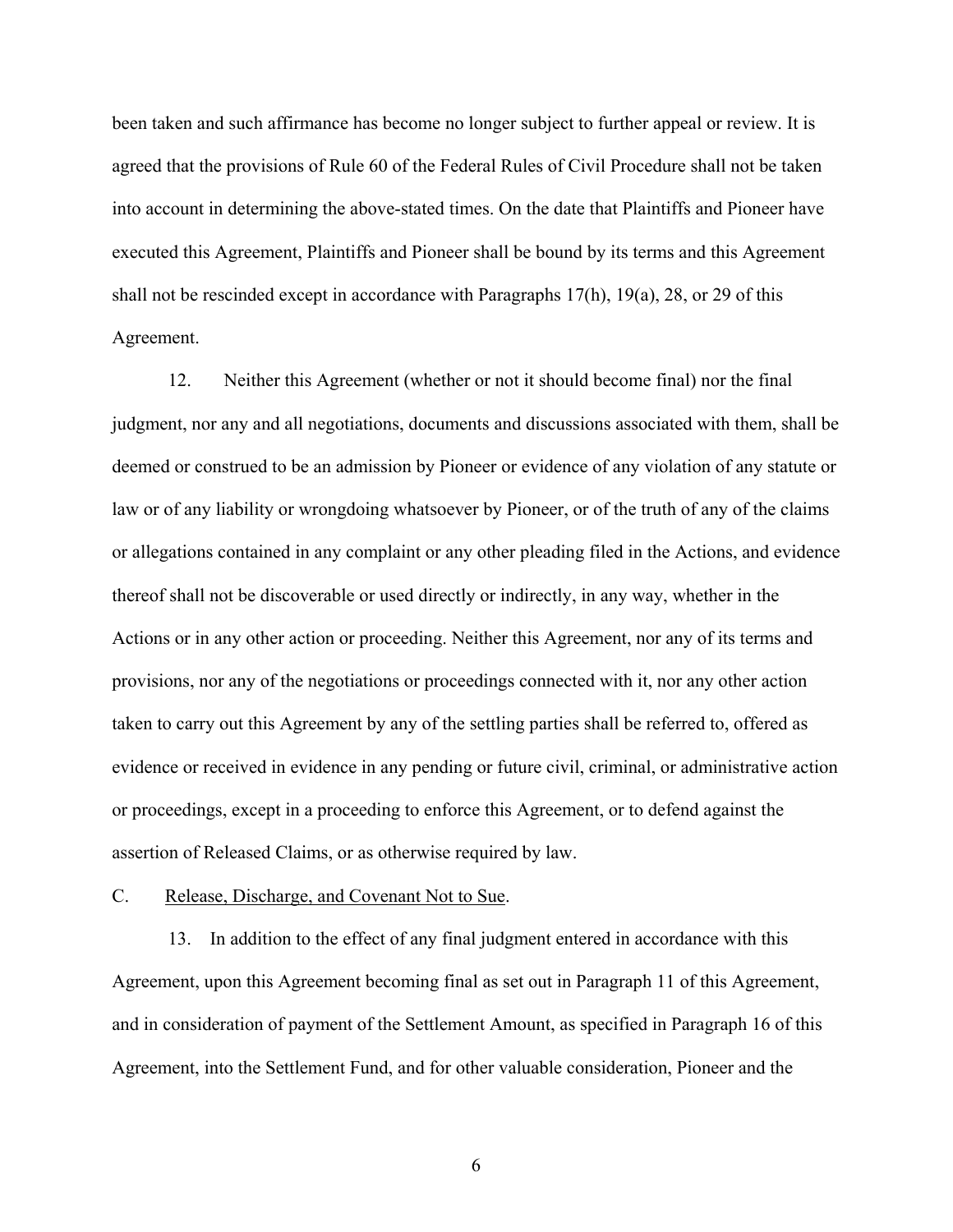Releasees shall be completely released, acquitted, and forever discharged from any and all claims, demands, actions, suits, causes of action, whether class, individual, or otherwise in nature (whether or not any Class Member has objected to the settlement or makes a claim upon or participates in the Settlement Fund, whether directly, representatively, derivatively or in any other capacity) that Releasors, or each of them, ever had, now has, or hereafter can, shall, or may have on account of, or in any way arising out of, any and all known and unknown, foreseen and unforeseen, suspected or unsuspected, actual or contingent, liquidated or unliquidated, claims, causes of action, injuries, damages, and the consequences thereof in any way arising out of or relating in any way to any act or omission of Pioneer or the Releasees (or any of them) that is alleged in the Complaint up to the date of the execution of this Agreement or that could have been alleged in the Complaint or in any other class action complaint filed in the Actions (the "Released Claims"). The Released Claims do not include claims for product defect or personal injury or breach of contract arising in the ordinary course of business or indirect purchaser claims for ODDs that were not purchased directly from Defendants or their alleged coconspirators. However, the Released Claims shall not preclude Plaintiffs from pursuing any and all claims against other defendants for sales by those defendants, or their co-conspirators, of products which contain Pioneer's ODDs. Releasors shall not, after the date of this Agreement, sue or otherwise seek to establish liability against Pioneer or any Releasee based, in whole or in part, upon any of the Released Claims or conduct at issue in the Released Claims. For purposes of clarity, the Released Claims include any claims under foreign antitrust or competition laws or state antitrust or competition laws (including indirect purchaser claims) that relate to or arise out of the sale of any of the ODDs or any of the products containing ODDs that are the subject of the Plaintiffs' Complaint, but do not include any foreign antitrust or competition law claims or any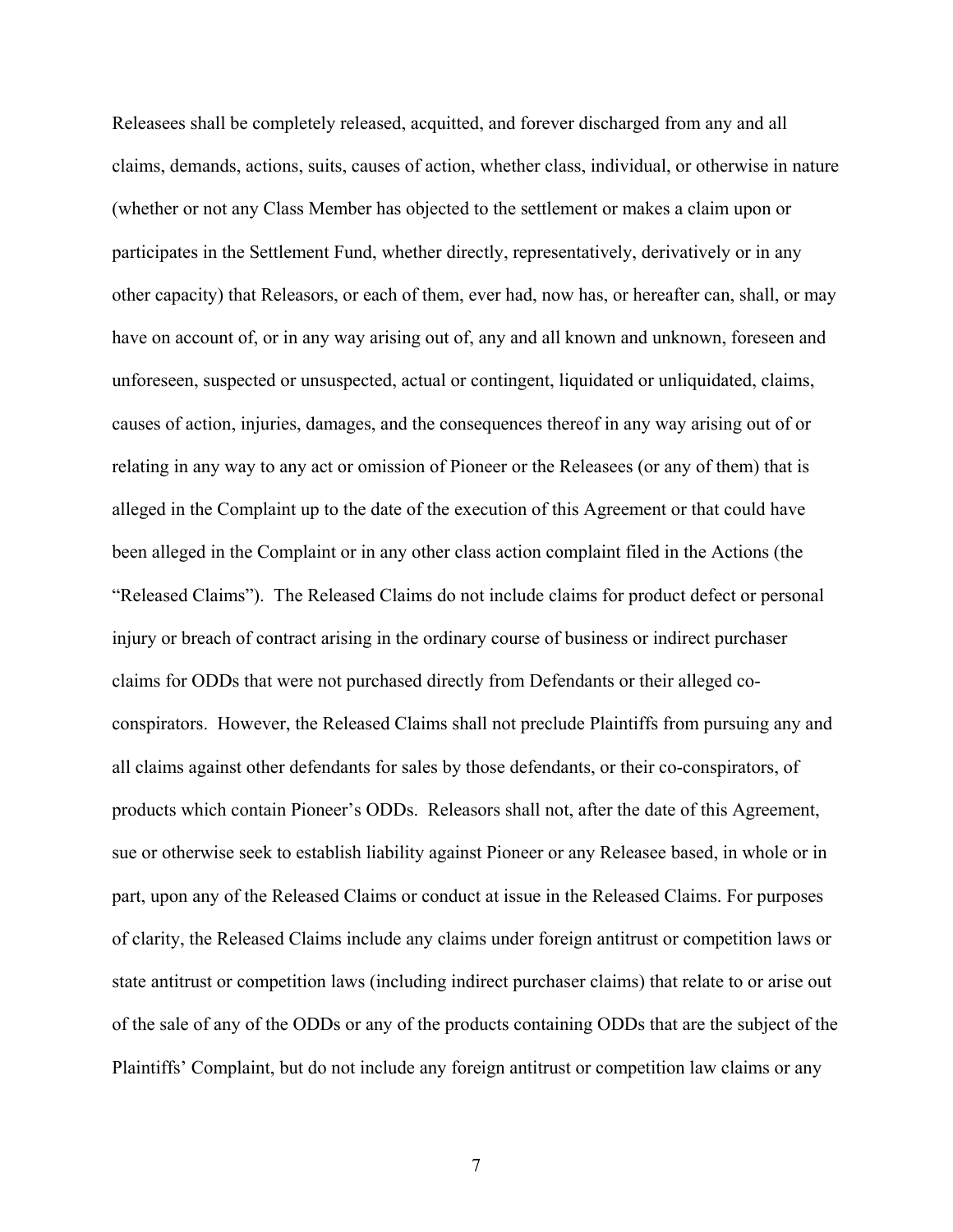state law indirect purchaser claims that relate to or arise out of the sale of ODDs or products containing ODDs that: (a) were not purchased from a Defendant or alleged co-conspirator in the Action; or (b) were not sold in the United States.

14. In addition to the provisions of Paragraph 13 of this Agreement, Releasors hereby expressly waive and release, upon this Agreement becoming final, any and all provisions, rights, and benefits conferred by § 1542 of the California Civil Code, which states:

CERTAIN CLAIMS NOT AFFECTED BY GENERAL RELEASE. A GENERAL RELEASE DOES NOT EXTEND TO CLAIMS WHICH THE CREDITOR DOES NOT KNOW OR SUSPECT TO EXIST IN HIS FAVOR AT THE TIME OF EXECUTING THE RELEASE, WHICH IF KNOWN BY HIM MUST HAVE MATERIALLY AFFECTED HIS SETTLEMENT WITH THE DEBTOR;

or by any law of any state or territory of the United States, or principle of common law, which is similar, comparable, or equivalent to § 1542 of the California Civil Code. Each Releasor may hereafter discover facts other than or different from those which he, she, or it knows or believes to be true with respect to the Released Claims which are the subject matter of the provisions of Paragraph 13 of this Agreement, but each Releasor hereby expressly waives and fully, finally, and forever settles and releases, upon this Agreement becoming final, any known or unknown, suspected or unsuspected, contingent or non-contingent claim with respect to the subject matter of the provisions of Paragraph 13 of this Agreement, whether or not concealed or hidden, without regard to the subsequent discovery or existence of such different or additional facts.

15. The release, discharge, and covenant not to sue set forth in Paragraph 13 of this Agreement does not include claims by any of the Class Members other than the Released Claims and does not preclude Class Members from pursuing claims based on indirect sales or foreign sales of ODDs so long as such claims are not based on the same purchases included as part of the Released Claims defined in Paragraph 13. The Releasors hereby covenant and agree that they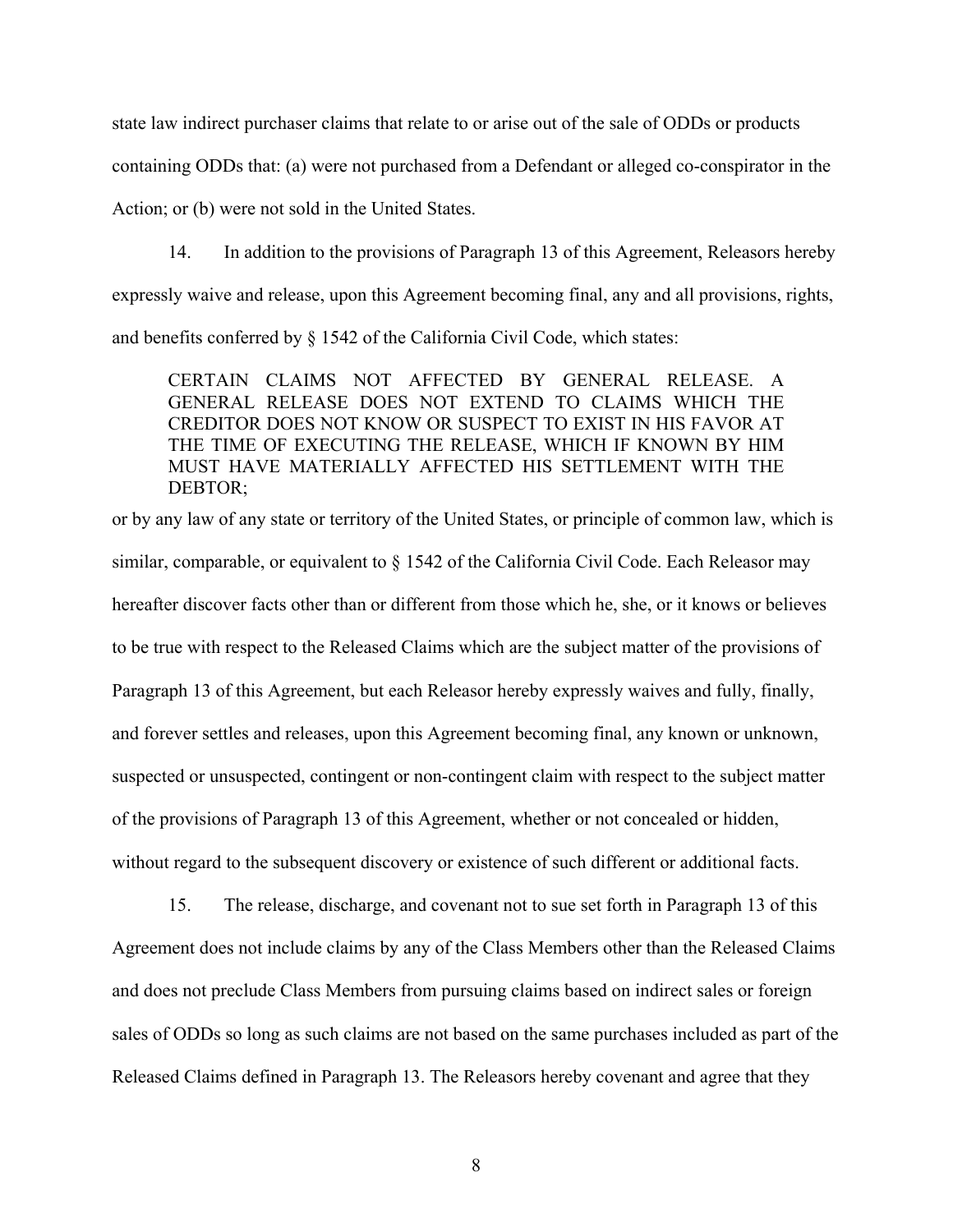shall not, hereafter, sue or otherwise seek to establish liability against any of the Releasees based, in whole or in part, upon any of the Released Claims.

#### D. Settlement Amount.

16. Subject to the provisions hereof, and in full, complete and final settlement of the Action as provided herein, Pioneer shall pay the Settlement Amount of US \$4,200,000 (the "Settlement Amount"). The Settlement Amount shall be paid into an escrow account in United States Dollars to be administered in accordance with the provisions of Paragraph 17 of this Agreement (the "Escrow Account") within thirty (30) days after execution of this Agreement.

## 17. Escrow Account.

(a) The Escrow Account will be established at Citibank N.A.— Citi Private Bank, San Francisco, California, with such Bank serving as escrow agent ("Escrow Agent") subject to escrow instructions mutually acceptable to the Chairman and Pioneer, such escrow to be administered under the Court's continuing supervision and control.

(b) The Escrow Agent shall cause the funds deposited in the Escrow Account to be invested in short-term instruments backed by the full faith and credit of the United States Government or fully insured in writing by the United States Government, or money market funds rated Aaa and AAA, respectively by Moody's Investor Services and Standard and Poor's, invested substantially in such instruments, and shall reinvest any income from these instruments and the proceeds of these instruments as they mature in similar instruments at their then current market rates.

(c) All funds held in the Escrow Account shall be deemed and considered to be in custodia legis of the Court, and shall remain subject to the jurisdiction of the Court, until such time as such funds shall be distributed pursuant to this Agreement and/or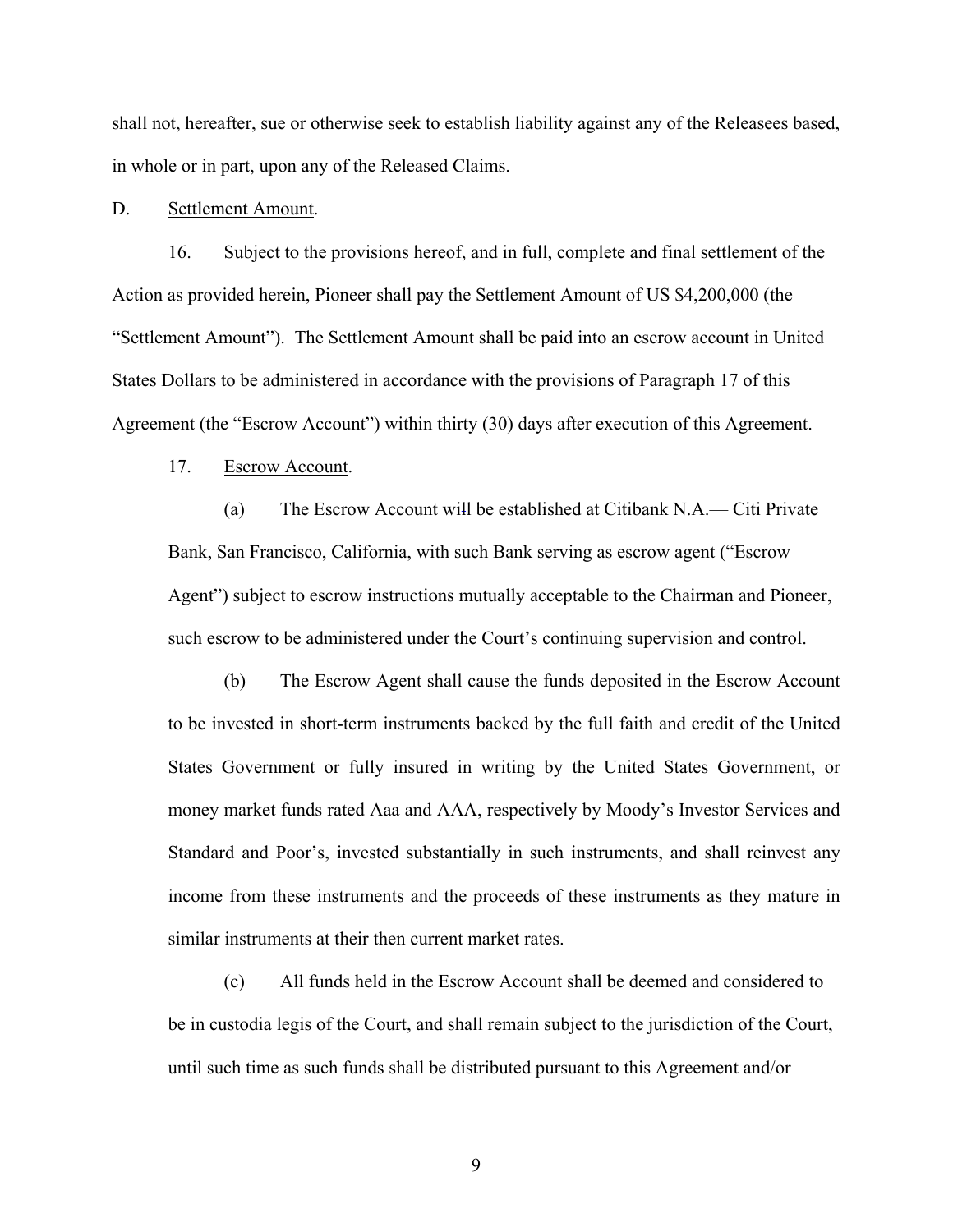further order(s) of the Court.

(d) Plaintiffs and Pioneer agree to treat the Settlement Fund as being at all times a qualified settlement fund within the meaning of Treas. Reg. §1.468B-1. In addition, the Escrow Agent shall timely make such elections as necessary or advisable to carry out the provisions of this Paragraph 17, including the relation-back election (as defined in Treas. Reg. §1.468B-1) back to the earliest permitted date. Such elections shall be made in compliance with the procedures and requirements contained in such regulations. It shall be the responsibility of the Escrow Agent to timely and properly prepare and deliver the necessary documentation for signature by all necessary parties, and thereafter to cause the appropriate filing to occur.

(e) For the purpose of § 468B of the Internal Revenue Code of 1986, as amended, and the regulations promulgated there under, the administrator shall be the Escrow Agent. The Escrow Agent or its designee shall timely and properly file all informational and other tax returns necessary or advisable with respect to the Settlement Fund (including without limitation the returns described in Treas. Reg. § 1.468B-2(k)(l)). Such returns (as well as the election described in Paragraph  $17(d)$ ) shall be consistent with Paragraph 17(d) and in all events shall reflect that all Taxes, as defined below (including any estimated Taxes, interest or penalties), on the income earned by the Settlement Fund shall be paid out of the Settlement Fund as provided in Paragraph 17(f) hereof.

(f) All (i) taxes (including any estimated taxes, interest or penalties) arising with respect to the income earned by the Settlement Fund, including any taxes or tax detriments that may be imposed upon Pioneer or any other Releasee with respect to any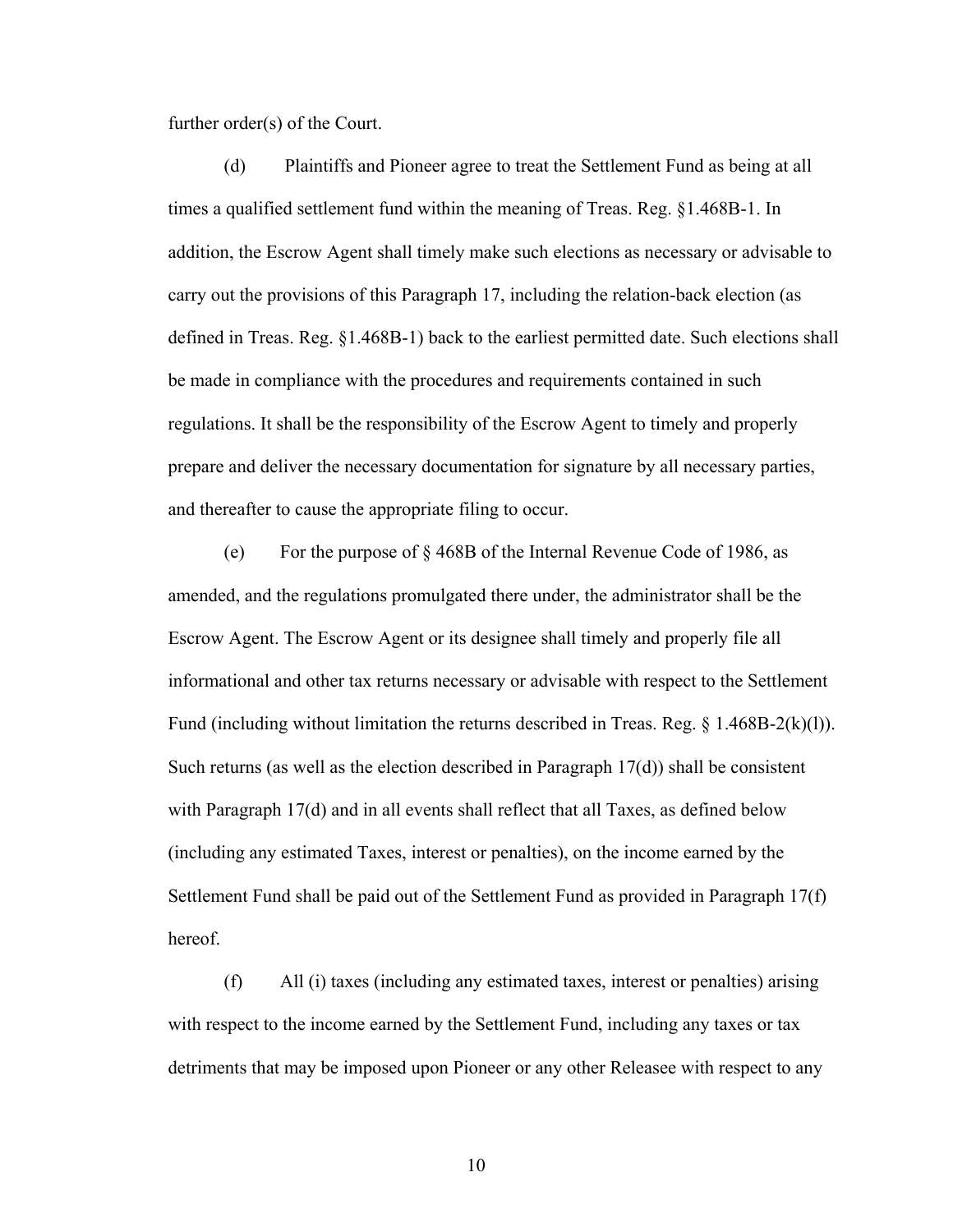income earned by the Settlement Fund for any period during which the Settlement Fund does not qualify as a qualified settlement fund for federal or state income tax purposes ("Taxes"); and (ii) expenses and costs incurred in connection with the operation and implementation of Paragraphs 17(d) through 17(f) (including, without limitation, expenses of tax attorneys and/or accountants and mailing and distribution costs and expenses relating to filing (or failing to file) the returns described in this Paragraph 17(f) ("Tax Expenses")), shall be paid out of the Settlement Fund.

(g) Neither Pioneer nor any other Releasee nor their respective counsel shall have any liability or responsibility for the Taxes or the Tax Expenses. Further, Taxes and Tax Expenses shall be treated as, and considered to be, a cost of administration of the Settlement Fund and shall be timely paid by the Escrow Agent out of the Settlement Fund without prior order from the Court and the Escrow Agent shall be obligated (notwithstanding anything herein to the contrary) to withhold from distribution to any claimants authorized by the Court any funds necessary to pay such amounts including the establishment of adequate reserves for any Taxes and Tax Expenses (as well as any amounts that may be required to be withheld under Treas. Reg.  $\S$  1.468B-2(1)(2)). Neither Pioneer nor any other Releasee is responsible nor shall they have any liability therefor. Plaintiffs and Pioneer agree to cooperate with the Escrow Agent, each other, and their tax attorneys and accountants to the extent reasonably necessary to carry out the provisions of Paragraphs 17(d) through 17(f).

(h) If this Agreement does not receive final Court approval, including final approval of "the Class" as defined in Plaintiffs' Complaint or, if that complaint is amended, the operative complaint at the time this Agreement is signed, or if the Action is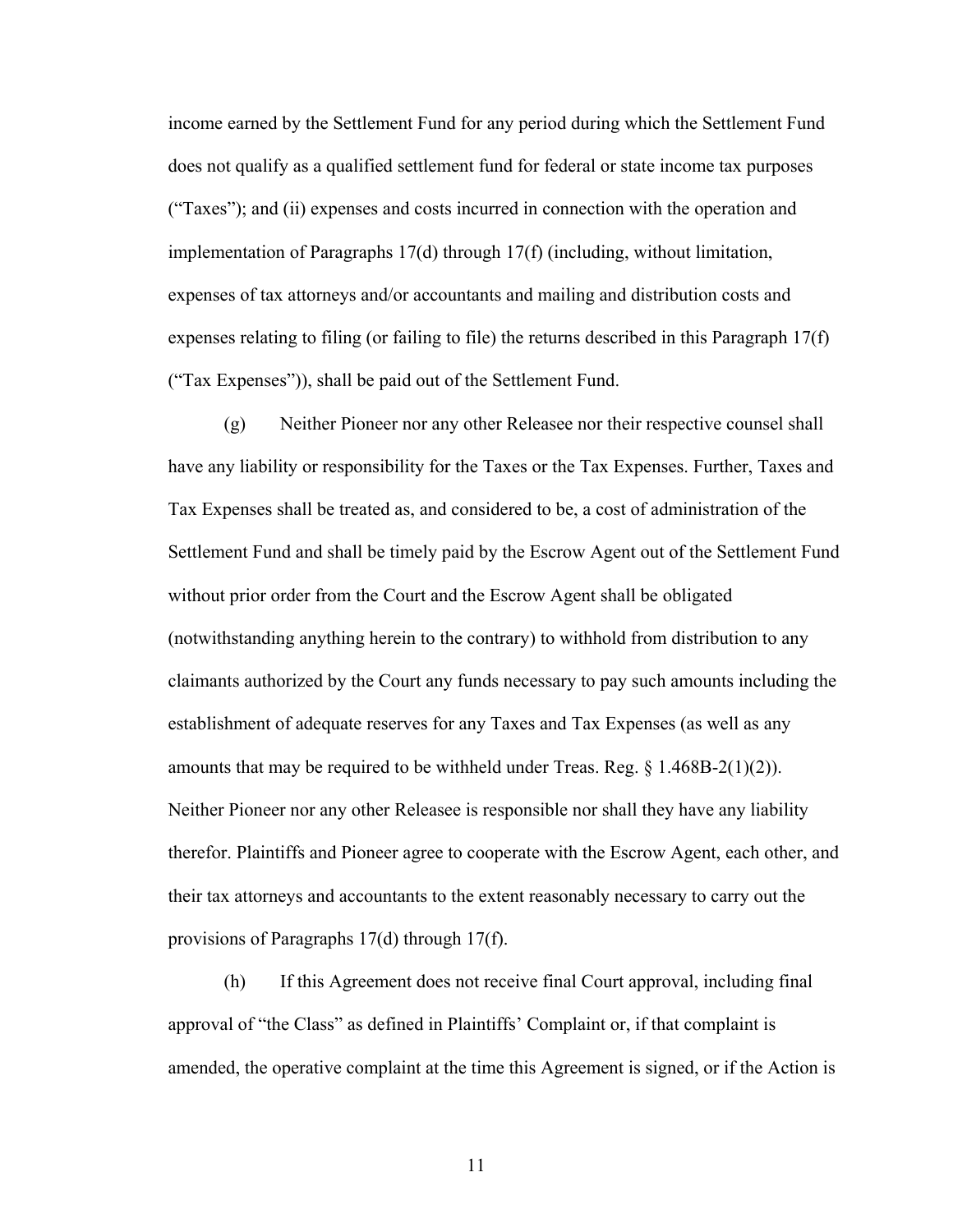not certified as a class action for settlement purposes, then all amounts paid by Pioneer into the Settlement Fund (other than costs expended in accordance with Paragraph 19(a)) shall within thirty (30) calendar days be returned to Pioneer from the Escrow Account by the Escrow Agent along with any interest accrued thereon. If there is a conflict between the terms of the Escrow Account and this Agreement, the terms of this Agreement shall control.

#### 18. Exclusions.

Within ten (10) business days after the end of the period to request exclusion from the Class, the Chairman will cause copies of timely requests for exclusion from the Class to be provided to counsel for Pioneer. With respect to any potential Class member who requests exclusion from the Class, Pioneer reserves all of its legal rights and defenses, including, but not limited to, any defenses relating to whether the excluded Class member is a direct purchaser of any allegedly price fixed product and/or has standing to bring any claim.

## 19. Payment of Expenses.

(a) Pioneer agrees to permit use of a maximum of US \$200,000 of the Settlement Fund towards notice to the class and the costs of administration of the Settlement Fund set forth in Paragraph 17. The US \$200,000 in notice and administration expenses are not recoverable if this settlement does not become final to the extent such funds are expended for notice and administration costs. Other than as set forth in this Paragraph 19(a), and subject to the joint notice provisions of Paragraph 9 if applicable, Pioneer shall not be liable for any of the costs or expenses of the litigation of the Action, including attorneys' fees; fees and expenses of expert witnesses and consultants; and costs and expenses associated with discovery, motion practice, hearings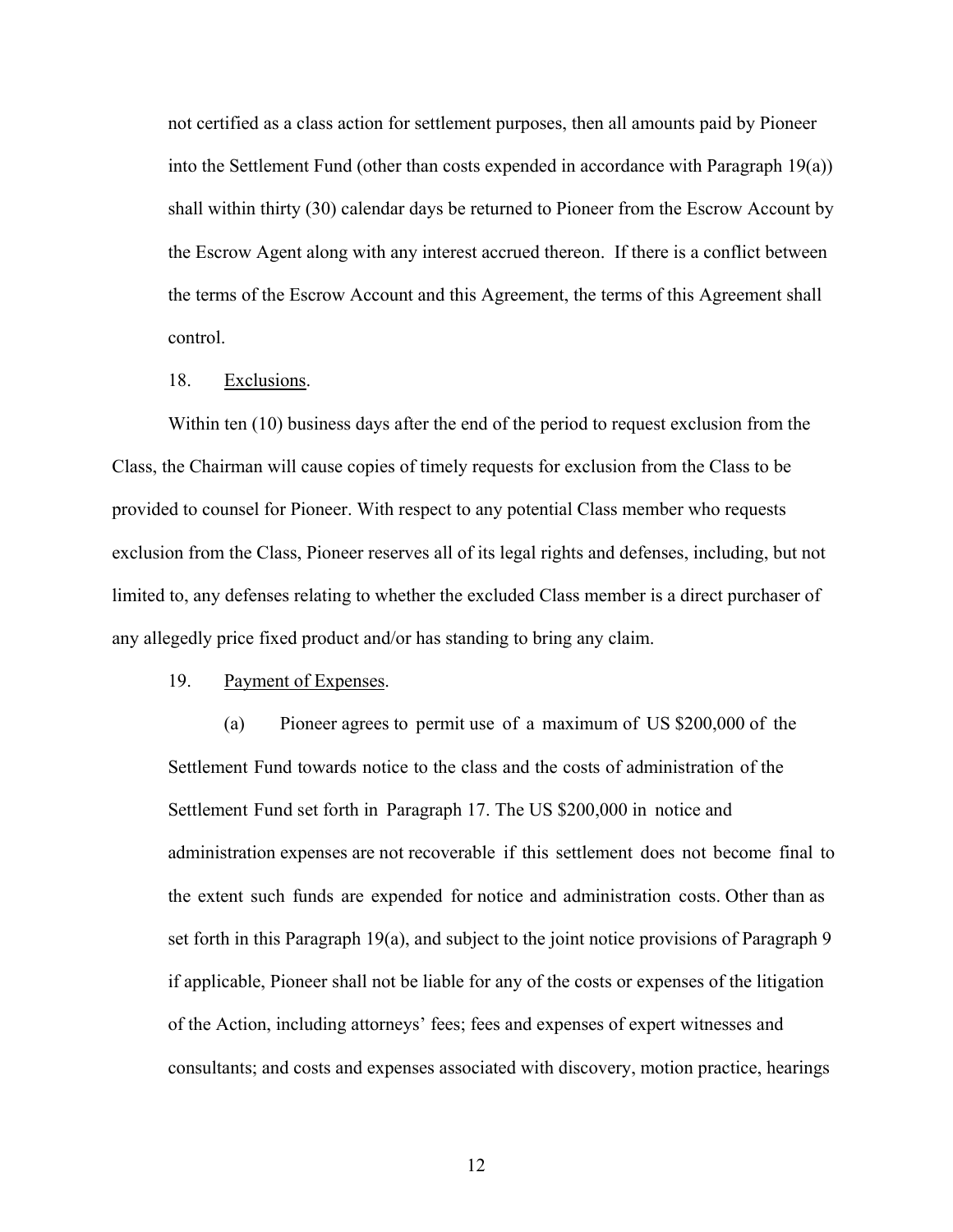before the Court or any Special Master, appeals, trials or the negotiation of other settlements, or for Class administration and costs.

(b) If the Chairman enters into any other settlements on behalf of the Class before notice of this Agreement is given to the Class, the Chairman shall use its reasonable best efforts to provide a single notice to prospective Class members of all of the settlements.

E. The Settlement Fund.

20. Releasors shall look solely to the Settlement Fund for settlement and satisfaction against the Pioneer Releasees of all Released Claims, and shall have no other recovery against Pioneer or any other Releasee.

21. After this Agreement becomes final within the meaning of Paragraph 11, the Settlement Fund shall be distributed in accordance with a plan to be submitted at the appropriate time by Plaintiffs, subject to approval by the Court. In no event shall any Releasee have any responsibility, financial obligation, or liability whatsoever with respect to the investment, distribution, or administration of the Settlement Fund, including, but not limited to, the costs and expenses of such distribution and administration, with the sole exception of the provisions set forth in Paragraph 19(a) of this Agreement.

22. Plaintiffs and Class Counsel shall be reimbursed and indemnified solely out of the Settlement Fund for all expenses. Pioneer shall not be liable for any costs, fees, or expenses of any of Plaintiffs' or the Class' respective attorneys, experts, advisors, agents, or representatives, but all such costs, fees, and expenses as approved by the Court shall be paid out of the Settlement Fund.

23. Class Counsel's Attorneys' Fees And Reimbursement of Expenses.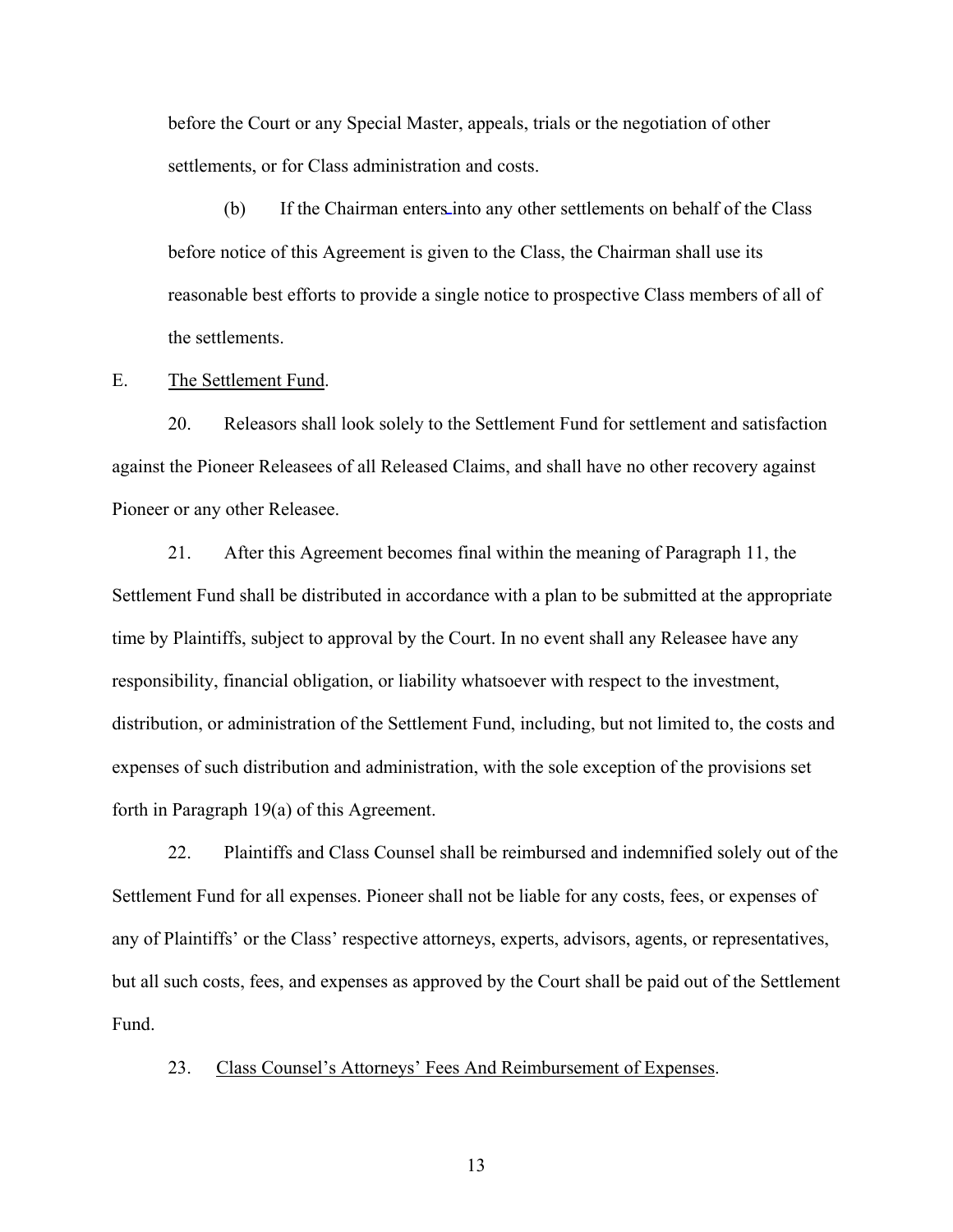(a) Class Counsel may submit an application or applications to the Court (the "Fee and Expense Application") for distribution to them from the Settlement Fund and Pioneer shall not oppose such application for: (i) an award of attorneys' fees not in excess of one-third of the settlement fund; plus (ii) reimbursement of expenses and costs incurred in connection with prosecuting the Action, plus interest on such attorneys' fees, costs and expenses at the same rate and for the same period as earned by the Settlement Fund (until paid) as may be awarded by the Court (the "Fee and Expense Award"). Class Counsel reserve the right to make an application for a payment of up to US \$750,000, to which Pioneer will not object, for expenses and costs incurred and reasonably anticipated to be incurred in connection with continued prosecution of the Action, but in no event shall Releasees be responsible to pay any such fees and expenses except to the extent they are paid out of the Settlement Fund. Further, Class Counsel reserve the right to make additional applications for fees and expenses incurred, but in no event shall Releasees be responsible to pay any such additional fees and expenses except to the extent they are paid out of the Settlement Fund.

(b) The Fee and Expense Award, as approved by the Court, shall be paid solely from the Settlement Fund. After this Agreement becomes final within the meaning of Paragraph 11, the Fee and Expense Award shall be paid to the Chairman within ten (10) business days. The Chairman shall allocate the attorneys' fees among Class Counsel in a manner which he in good faith believes reflects the contributions of such counsel to the prosecution and settlement of the Action.

(c) The procedure for and the allowance or disallowance by the Court of the application by Class Counsel for attorneys' fees, costs and expenses to be paid out of the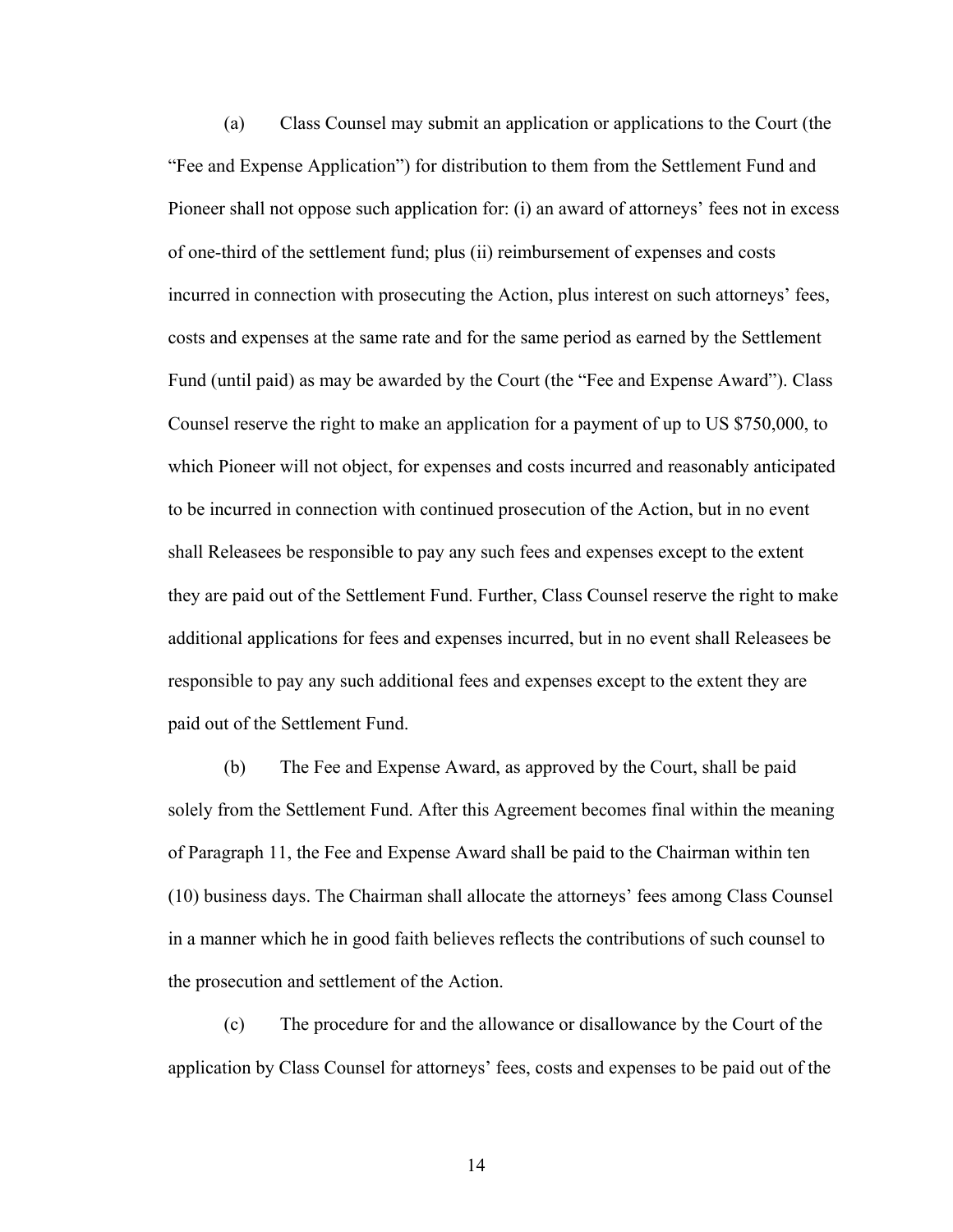Settlement Fund are not part of this Agreement, and are to be considered by the Court separately from the Court's consideration of the fairness, reasonableness and adequacy of the Settlement, and any order or proceeding relating to the Fee and Expense Application, or any appeal from any such order shall not operate to terminate or cancel this Agreement, or affect or delay the finality of the judgment approving the settlement.

(d) Neither Pioneer nor any other Releasee under this Agreement shall have any responsibility for, or interest in, or liability whatsoever with respect to any payment to Class Counsel of any Fee and Expense Award in the Action.

(e) Neither Pioneer nor any other Releasee under this Agreement shall have any responsibility for, or interest in, or liability whatsoever with respect to the allocation among Class Counsel, and/or any other person who may assert some claim thereto, of any Fee and Expense Award that the Court may make in the Action.

F. Cooperation.

24. Pioneer shall reasonably cooperate with the Chairman as set forth specifically below:

(a) Any documents Pioneer produces to any other party in the Action, Pioneer shall produce to the Chairman within ten (10) days of the production to such other party.

(b) Upon reasonable notice after Final Approval of this Agreement, Pioneer agrees to use reasonable efforts to make available for interviews, depositions, and testimony at hearings or trial, via videoconference or at a mutually agreed upon location or locations (except for testimony at hearings or trial, which shall be at the United States Courthouse of the United States District Court for the Northern District of California), and at Pioneer's expense up to two (2) persons, which may consist of current directors,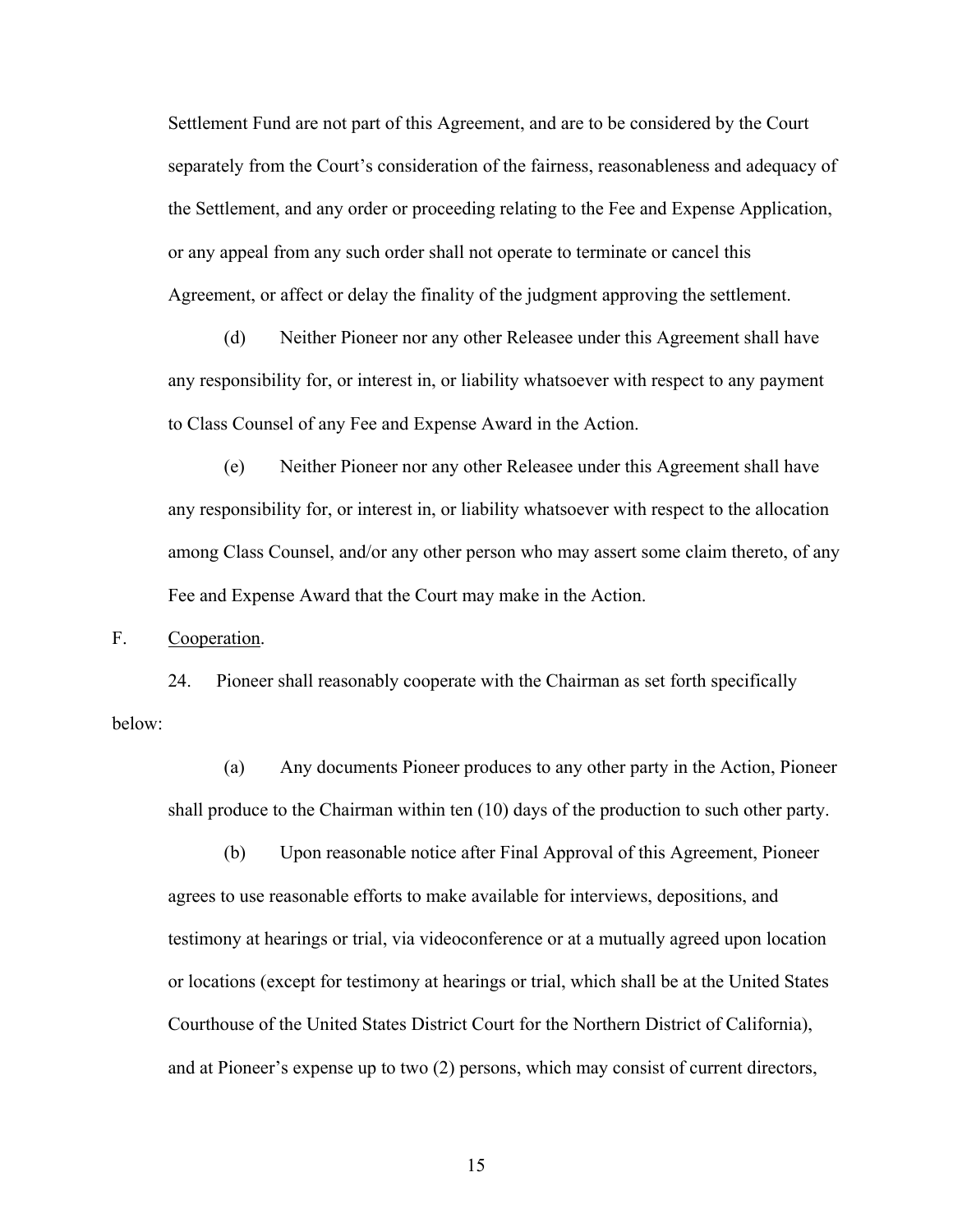officers, and/or employees of Pioneer (or former directors, officers and/or employees of Pioneer, if such former employees agree to cooperate) whom the Chairman, in consultation with counsel for Pioneer, reasonably and in good faith believe to have knowledge regarding the conduct alleged in the Complaint. Interviews shall be limited to the allegations set forth in the Complaint and a total of six (6) hours over one day per interview and can be conducted telephonically from overseas at the witness's choice. Plaintiffs shall bear all costs associated with translation assistance and telephone and video conference charges for the interviews referred to in this Paragraph. Depositions shall be administered according to the rules and limitations of the Federal Rules of Civil Procedure, regardless of the location at which they take place or the citizenship of the deponent. Pioneer agrees to bear reasonable travel expenses incurred by witnesses pursuant to this Paragraph, but reserves all rights to have depositions take place at the location of the witnesses' residence. Pioneer also agrees to use good faith efforts to obtain the cooperation of former directors, officers and/or employees, as part of the two (2) witnesses identified above, if the Chairman asks Pioneer to include such individuals within the list of two (2). The Chairman agrees to not seek any interview or deposition of any Pioneer witness unless he has a reasonable, good-faith belief that the information and/or testimony sought is not cumulative of other information and/or testimony and cannot be provided by some other witness or through some other discovery mechanism available to the Chairman.

(c) Upon reasonable notice after Final Approval of this Agreement, Pioneer agrees to provide one witness for deposition, and, if necessary at trial, to provide information, to the best of his/her ability, with respect to Pioneer's data regarding sales,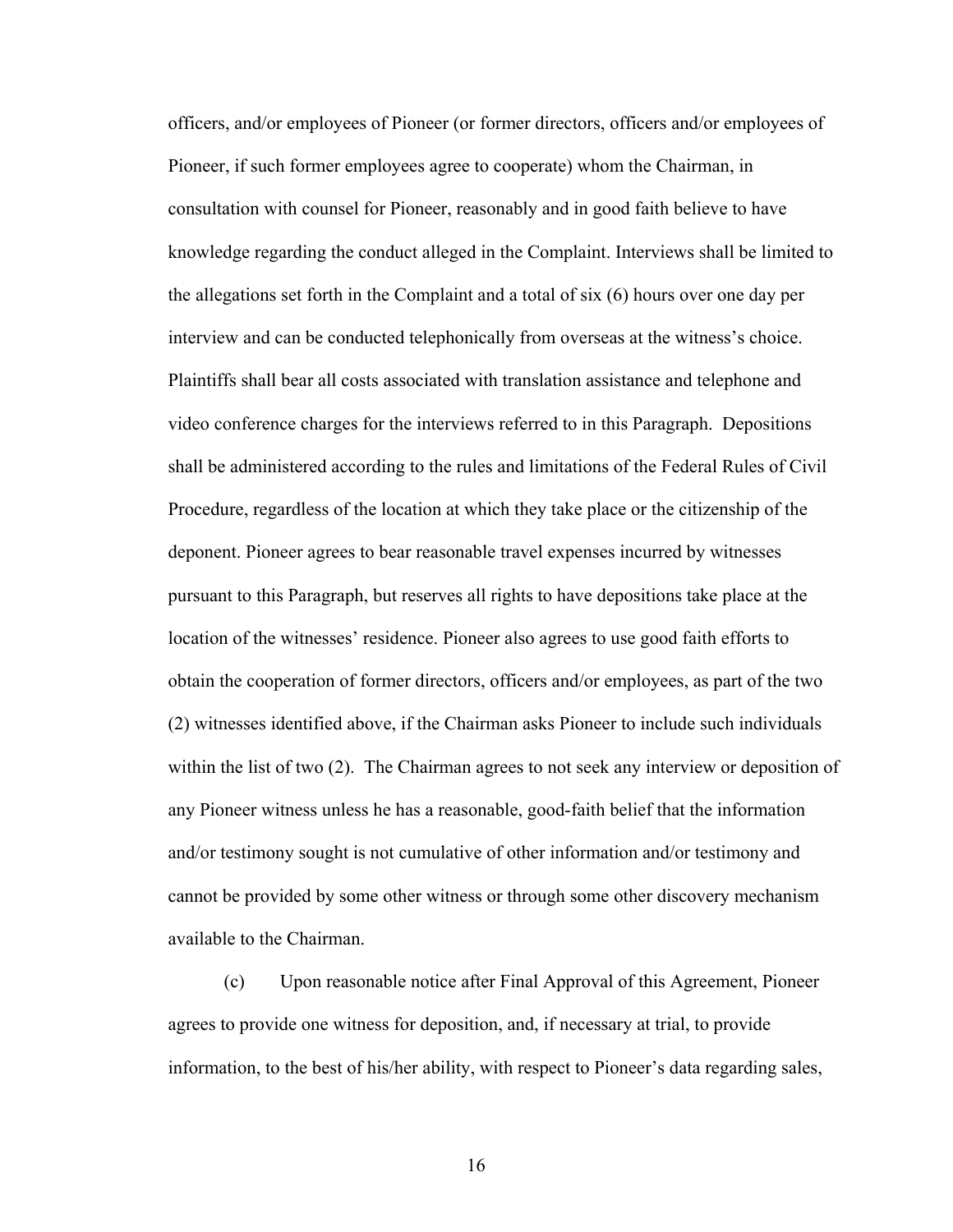pricing, production, capacity and cost of its ODDs. Pioneer agrees to authenticate and lay a foundation, through affidavit or declarations, for admission into evidence any of Pioneer's produced documents and transaction and/or cost data. If the affidavits or declarations previously identified are insufficient to authenticate and lay the foundation into evidence of any Pioneer produced documents or data, Pioneer shall provide one witness that will authenticate and lay the foundation for admission into evidence any Pioneer produced document or data. The Chairman agrees to not seek authentication of any Pioneer document or data, either through affidavit, declaration or testimony, unless he has a reasonable, good-faith belief that the information contained in the document or data is not cumulative of other documents or data and cannot be provided by some other witness or through some other discovery mechanism available to the Chairman.

(d) If any document protected by the attorney-client privilege, attorney workproduct protection, joint defense or any other protection, privilege, or immunity is accidentally or inadvertently produced under this Paragraph, the document shall promptly be destroyed and/or returned to Pioneer, and its production shall in no way be construed to have waived any privilege or protection attached to such document

(e) Plaintiffs and the Chairman agree they will not use the information provided by Pioneer or their representatives under this Paragraph for any purpose other than the pursuit of the Actions, and will not publicize the information beyond what is reasonably necessary for the prosecution of the Actions or as otherwise required by law. Any documents and other information provided will be deemed "Highly Confidential" and subject to the protective order entered in the Action as if they had been produced in response to discovery requests and so designated.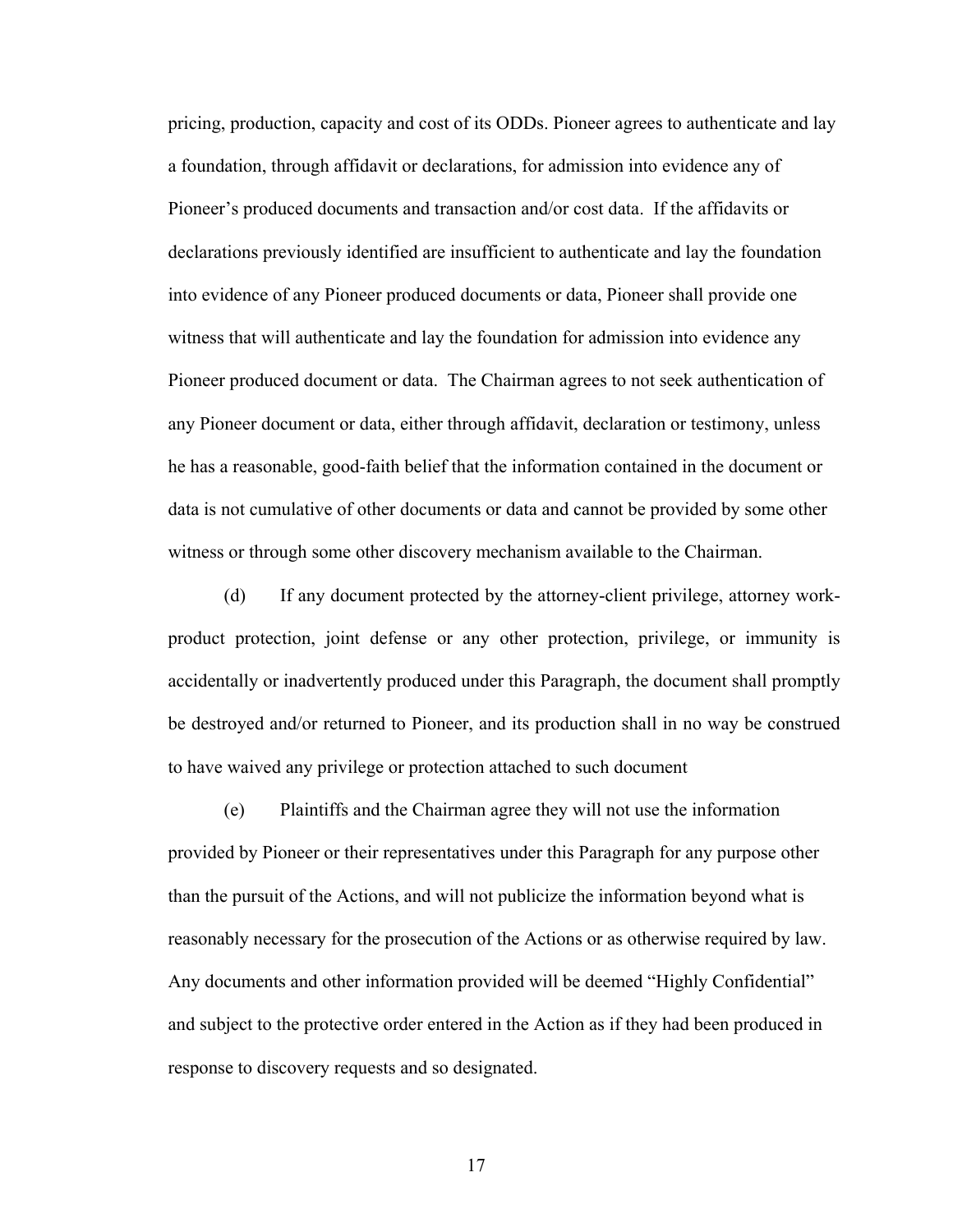25. In the event that this Agreement fails to receive final approval by the Court as contemplated in Paragraphs 8-11 hereof, including final approval of "the Class" as defined in Plaintiffs' Complaint or in the event that it is terminated by either party under any provision herein, the parties agree that neither Plaintiffs nor Plaintiffs' counsel shall be permitted to introduce into evidence, at any hearing, or in support of any motion, opposition or other pleading in the Action or in any other federal or state or foreign action alleging a violation of any law relating to the subject matter of this Action, any deposition testimony or any documents provided by the Releasees, their counsel, or any individual made available by the Releasees pursuant to the cooperation provisions of Paragraph 24.

26. Except as provided in Paragraph 24 of this Agreement, Pioneer need not respond to formal discovery from Plaintiffs or otherwise participate in the Actions during the pendency of the Agreement. Pioneer agrees to withdraw all outstanding discovery served on Plaintiffs and neither Pioneer nor Plaintiffs shall file motions against the other during the pendency of the Agreement.

27. Pioneer and Plaintiffs agree not to disclose publicly or to any other defendant the terms of this Agreement until this Agreement is submitted to the Court for approval.

G. Rescission if this Agreement is Not Approved or Final Judgment is Not Entered.

28. If the Court refuses to approve this Agreement or any part hereof, including if the Court does not certify a settlement class in accordance with the specific class definition set forth in Plaintiffs' Complaint, or if such approval is modified or set aside on appeal, or if the Court does not enter the final judgment provided for in Paragraph 10 of this Agreement, or if the Court enters the final judgment and appellate review is sought, and on such review, such final judgment is not affirmed in its entirety, then Pioneer and the Plaintiffs shall each, in their sole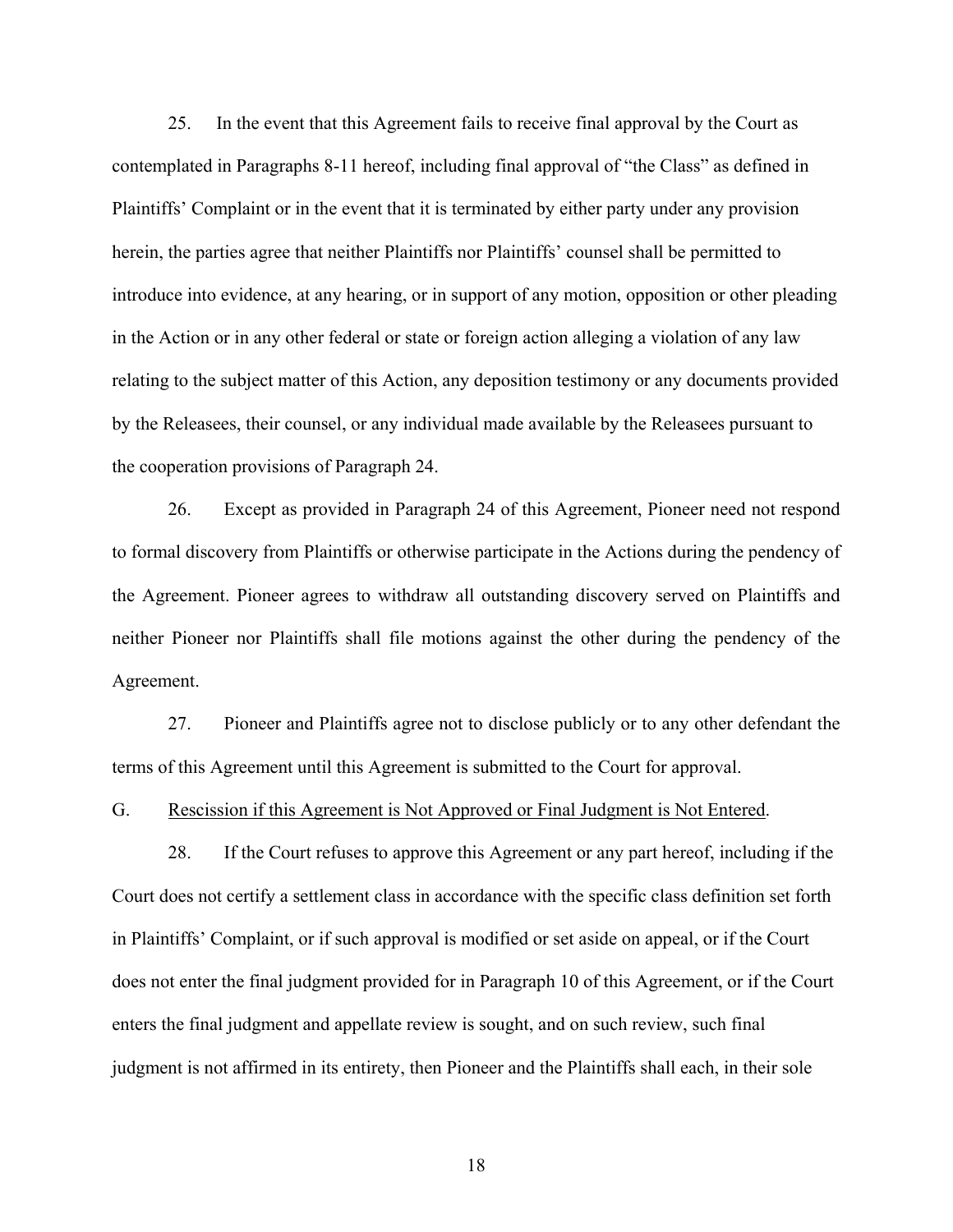discretion, have the option to rescind this Agreement in its entirety. Written notice of the exercise of any such right to rescind shall be made according to the terms of Paragraph 39. A modification or reversal on appeal of any amount of Class Counsel's fees and expenses awarded by the Court from the Settlement Fund shall not be deemed a modification of all or a part of the terms of this Agreement or such final judgment.

29. In the event that this Agreement does not become final, then this Agreement shall be of no force or effect and any and all parts of the Settlement Fund caused to be deposited in the Escrow Account (including interest earned thereon) shall be returned forthwith to Pioneer less only disbursements made in accordance with Paragraph 19(a) of this Agreement. Pioneer expressly reserves all of its rights and defenses in the Actions if this Agreement does not become final.

30. Further, and in any event, Plaintiffs and Pioneer agree that this Agreement, whether or not it shall become final, and any and all negotiations, documents, and discussions associated with it, shall not be deemed or construed to be an admission or evidence of any violation of any statute or law or of any liability or wrongdoing whatsoever by Pioneer or the Releasees, or of the truth of any of the claims or allegations contained in the complaint or any other pleading filed in the Action, or by any person or entity in any other action, and evidence thereof shall not be discoverable or used directly or indirectly, in any way, whether in the Actions or in any other action or proceeding.

31. This Agreement shall be construed and interpreted to effectuate the intent of the parties, which is to provide, through this Agreement, for a complete resolution of the relevant claims with respect to each Releasee as provided in this Agreement.

32. The parties to this Agreement contemplate and agree that, prior to final approval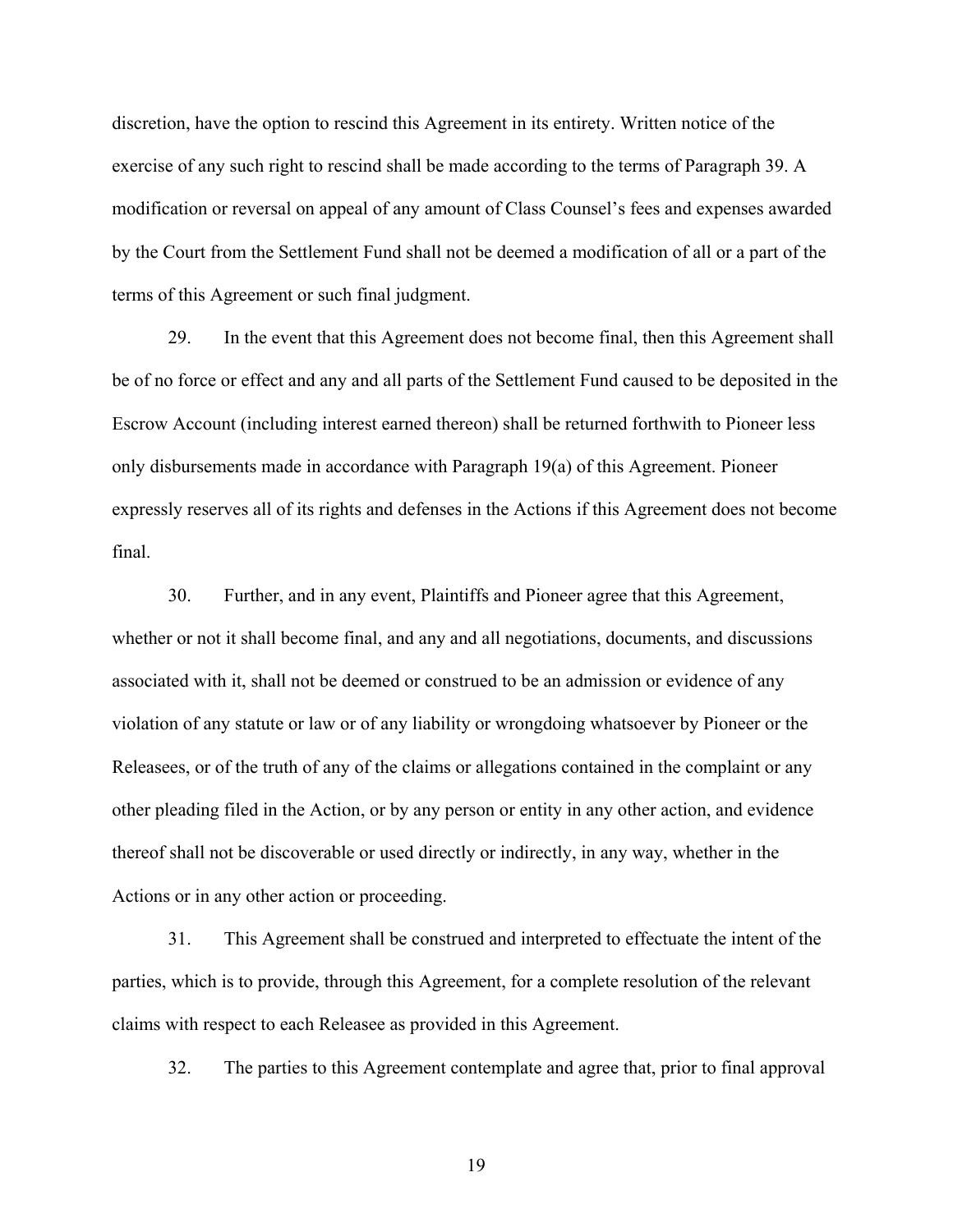of the settlement as provided for in Paragraphs 8-11 hereof, appropriate notice (1) of the settlement; and (2) of a hearing at which the Court will consider the approval of this Settlement Agreement will be given to Class members.

#### H. Miscellaneous.

33. This Agreement does not settle or compromise any claim by Plaintiffs or any Class Member asserted in the Complaint or, if amended, any subsequent Complaint, against any defendant or alleged co-conspirator other than the Releasees. All rights against such other defendants or alleged co-conspirators are specifically reserved by Plaintiffs and the Class. Pioneer's sales to the Class shall not be removed from the Action.

34. The United States District Court for the Northern District of California shall retain jurisdiction over the implementation, enforcement, and performance of this Agreement, and shall have exclusive jurisdiction over any suit, action, proceeding, or dispute arising out of or relating to this Agreement or the applicability of this Agreement that cannot be resolved by negotiation and agreement by Plaintiffs and Pioneer. This Agreement shall be governed by and interpreted according to the substantive laws of the state of California without regard to its choice of law or conflict of laws principles.

35. This Agreement constitutes the entire, complete and integrated agreement among Plaintiffs and Pioneer pertaining to the settlement of the Action against Pioneer, and supersedes all prior and contemporaneous undertakings of Plaintiffs and Pioneer in connection herewith. This Agreement may not be modified or amended except in writing executed by Plaintiffs and Pioneer, and approved by the Court.

36. This Agreement shall be binding upon, and inure to the benefit of, the successors and assigns of Plaintiffs and Pioneer. Without limiting the generality of the foregoing, each and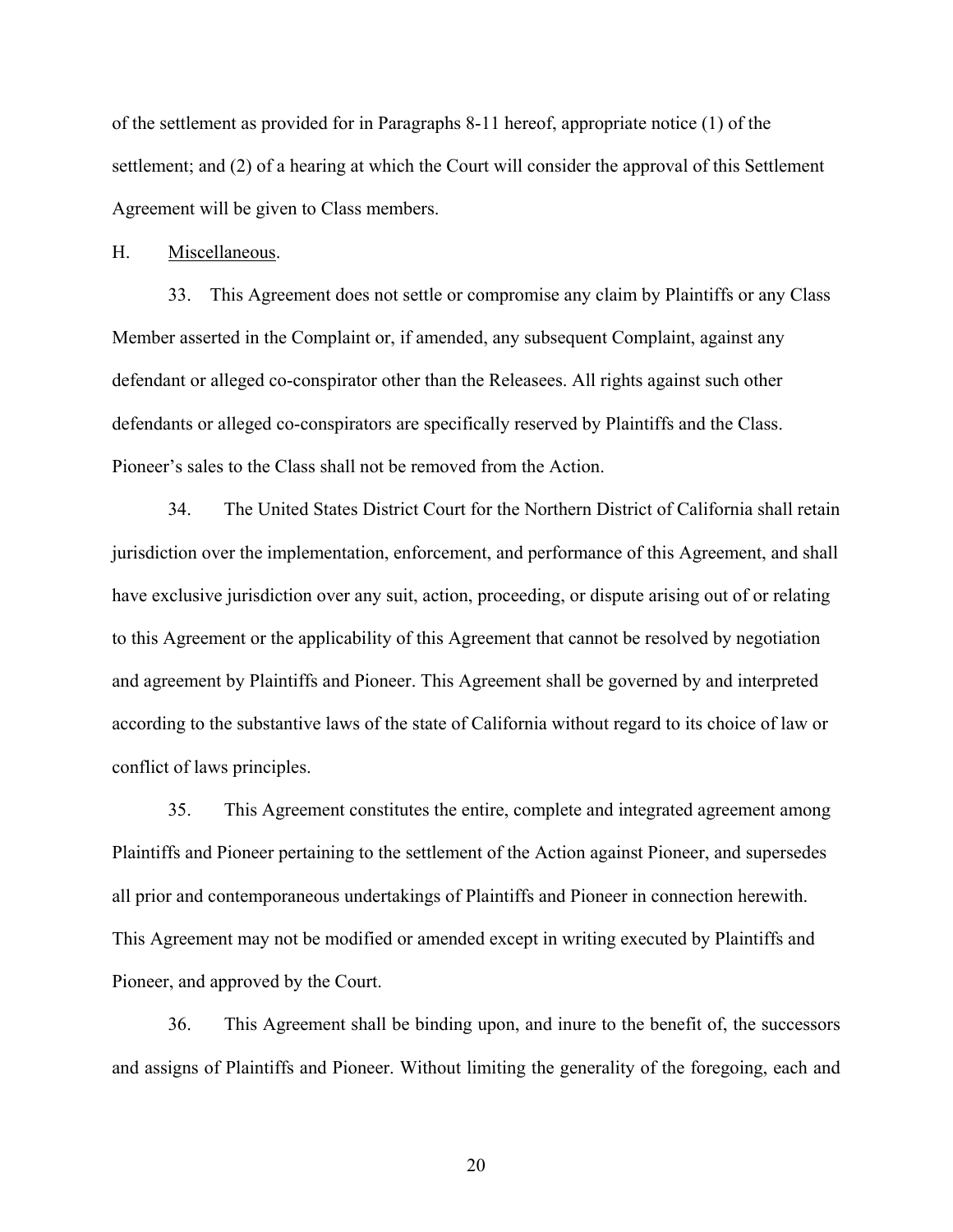every covenant and agreement made herein by Plaintiffs, the Chairman or Class Counsel shall be binding upon all Class Members and Releasors. The Releasees (other than Pioneer which is a party hereto) are third party beneficiaries of this Agreement and are authorized to enforce its terms applicable to them.

37. This Agreement may be executed in counterparts by Plaintiffs and Pioneer, and a facsimile signature shall be deemed an original signature for purposes of executing this Agreement.

38. Neither Plaintiffs nor Pioneer shall be considered to be the drafter of this Agreement or any of its provisions for the purpose of any statute, case law, or rule of interpretation or construction that would or might cause any provision to be construed against the drafter of this Agreement.

39. Where this Agreement requires either party to provide notice or any other communication or document to the other, such notice shall be in writing, and such notice, communication, or document shall be provided by facsimile or letter by overnight delivery to the undersigned counsel of record for the party to whom notice is being provided.

40. Each of the undersigned attorneys represents that he or she is fully authorized to enter into the terms and conditions of, and to execute, this Agreement, subject to Court approval.

l

Dated: August 19, 2015

GUIDO SAVERI Email: guido@saveri.com R. ALEXANDER SAVERI Email: rick@saveri.com SAVERI & SAVERI, INC. 706 Sansome Street San Francisco, CA 94111 Telephone: (415) 217-6810]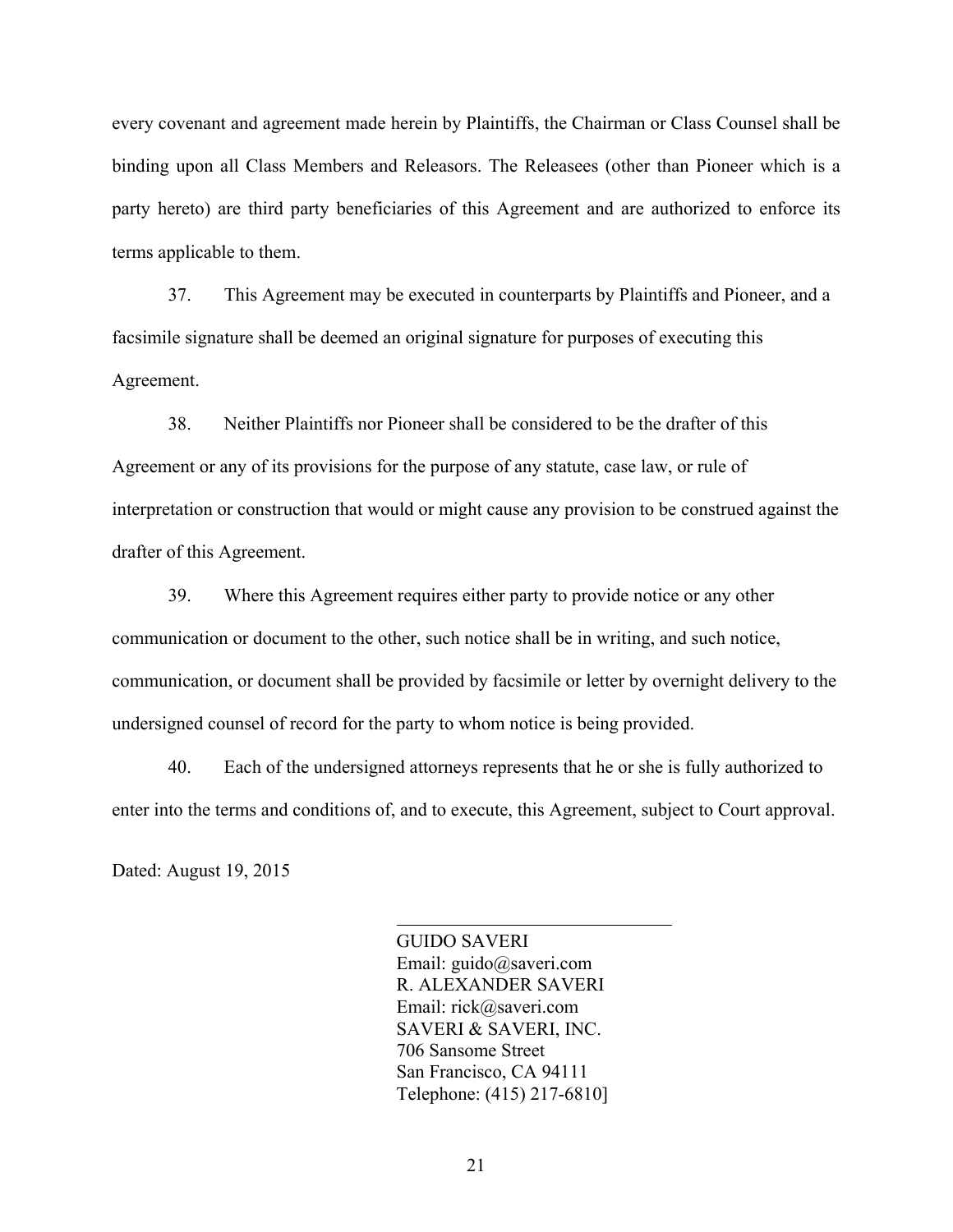every covenant and agreement made herein by Plaintiffs, the Chairman or Class Counsel shall be binding upon all Class Members and Releasors. The Releasees (other than Pioneer which is a party hereto) are third party beneficiaries of this Agreement and are authorized to enforce its terms applicable to them.

This Agreement may be executed in counterparts by Plaintiffs and Pioneer, and a 37. facsimile signature shall be deemed an original signature for purposes of executing this Agreement.

Neither Plaintiffs nor Pioneer shall be considered to be the drafter of this 38. Agreement or any of its provisions for the purpose of any statute, case law, or rule of interpretation or construction that would or might cause any provision to be construed against the drafter of this Agreement.

Where this Agreement requires either party to provide notice or any other 39. communication or document to the other, such notice shall be in writing, and such notice, communication, or document shall be provided by facsimile or letter by overnight delivery to the undersigned counsel of record for the party to whom notice is being provided.

Each of the undersigned attorneys represents that he or she is fully authorized to 40. enter into the terms and conditions of, and to execute, this Agreement, subject to Court approval.

Dated: August 19, 2015

Alexander for

**GUIDO SAVERI** Email: guido@saveri.com R. ALEXANDER SAVERI Email: rick@saveri.com SAVERI & SAVERI, INC. 706 Sansome Street San Francisco, CA 94111  $\bar{\omega}$ Telephone: (415) 217-6810]